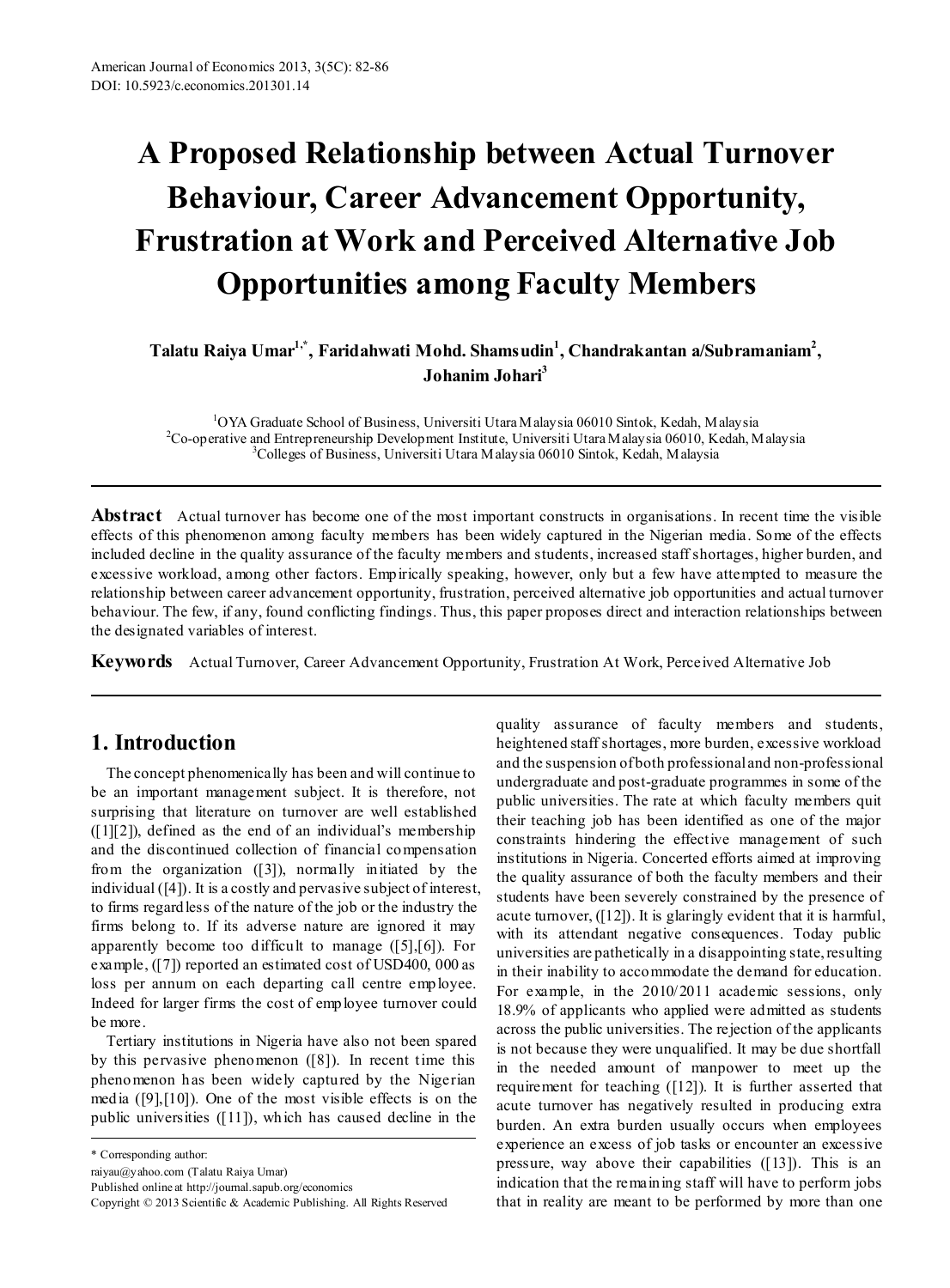person. Resulting in reduced morale, and eventually when they can no longer cope with the extra burden, some may quit the academia, to find greener pasture elsewhere, as job mobility means a relatively higher availability of opportunities for career advancement ([14]).

### **2. Employee Turnover**

It is worthy of note, however, despite the voluminous literature on turnover, the proposed paper has observed that the dominant issue lies in the failure of turnover constructs and models to establish a universally accepted model on why and how individuals leave their jobs ([1],[15]). From the twentieth century to date reasons on why and how employees quit their employment have been extensively addressed  $(e.g., [16], [17], [18], [1], [19])$  to enable better understanding of the turnover decision process. Yet, only a handful have empirically tested actual turnover ([20],[1]) nearly all turnover researches have typically considered turnover intention as the criterion variable ([21]) and regarded it the strongest and most immediate proxy precursor to actual turnover behaviour ([22],[23],[24],[25],[26]). Using intentional behaviour as proxy/surrogate of actual turnover can lead to a number of problems. Example includes its inability to explain turnover variance beyond ten to fifteen percent and not all intentions translate into actual behaviour ([27],[20],[1]). Notwithstanding, the huge amount of extant turnover literature, it is quite a surprise that less attention has been given to explore the influence career advancement opportunity on actual turnover behavior.

Given that actual turnover could be reduced with the provision of opportunities for career advancement ([28]). To fill the gaps identified this paper proposes to investigate the influence career advancement opportunity construct on actual turnover behaviour.

#### **3. Direct Association between Career Advancement Opportunity and Actual Turnover Behaviour**

Organizational equilibrium theory ([29]) proposes inducements that exceeds or at least matches contributions rendered by employees should theoretically be able to reduce actual turnover behaviour ([30],[31]). The robustness of career advancement opportunity and the purported role it plays in reducing turnover are well documented (e.g.[29]). Its availability can assist organisations prevent the dangers of having a workforce that may become obsolete and not in tune with growing global changes. It has also been suggested that turnover decisions involves continuous evaluation of career advancement opportunities in the person's current workplace relative to his/her expectations of opportunities for career growth in other organisations.[32], further argues that a person's organisational-specific training and skills coupled with accumulated job experience has the tendency to lose its value when a person moves and begins his or her career in a

new firm. Since the costs of leaving an organisation are found to be high, absence or lack of career advancement opportunities are seen as the driving force that can trigger an employee to quit his or her job. It logically follows that if people have successfully established their career and continue to be provided with more career opportunities in their current organisation, they will have fewer reasons to leave the organisation ([29],[33]).

It is worthy of note, from the theoretical angle that the provision of opportunities for career development can reduce the actual act of leaving an organisation ([34]). More so, a successful inducement-contribution reciprocal link is likely to cause employees to engage less in the actual act of leaving the organisation, where job inducements exceed or at least match contributions made. Hence, this study hypothesizes

*H1: Career advancement opportunity will be negatively related to actual turnover behaviour*

#### **4. Direct Association between Career Advancement Opportunity and Frustration at Work**

This paper hypothesizes that career advancement opportunity will be negatively related to frustration at work. According to organisational equilibrium theory, a person will partake in activities within the firm as long as the amount of outputs (inducements) received exceeds or at least matches the contributions (inputs) made ([29]). Several studies suggested the likelihood of an increased level of frustration at work, if inducements are insufficiently made available ([37]). Providing adequate inducements can assist in preventing frustrating situations at work, ([28],[36]). It is, therefore, in the best interest of employers to provide sufficient inducements in the form of career advancement opportunities to employees.[37], for instance found that when frustrated, employees may respond by seeking for alternatives, which provide room for the attainment of goal directed behavior rather than quitting the job.

Furthermore, from the perspective of [36]'s, affective events theory, positive emotion of frustration is likely to be evoked where job inducements exceeds or at least matches job contributions. Thus, the more available opportunities for career advancement, the lower will be the level of frustration at work. Hence, this study hypothesizes that:

*H2: Career advancement opportunity will be negatively related to frustration at work*

#### **5. Mediating Influence of Frustration at Work on the Association between Career Advancement Opportunity, and Actual Turnover Behaviour**

This paper hypothesizes that frustration at work will mediate the association between career advancement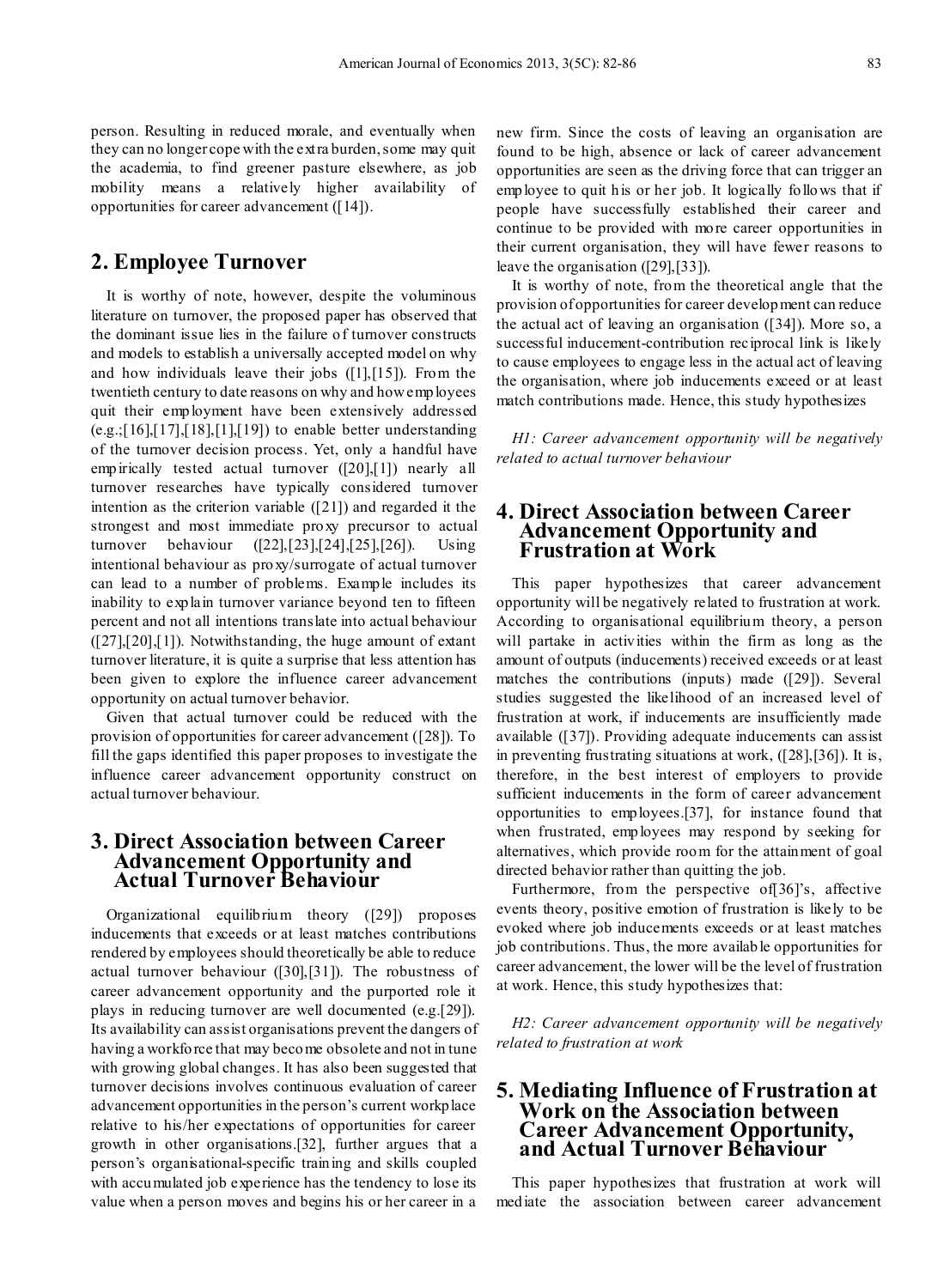opportunity and actual turnover. Frustration at work has been defined from different perspectives.[37], defines it as some form of stimulus situation that blocks employees from attaining their goal at the workplace. Similarly,[38], describe it as a situation that hinders employees' ability to effectively and efficiently perform their daily assigned responsibilities and duties. According to the affective events theory, affective events encountered at work can cause employees to experience positive emotions of frustration that can indirectly or directly shape or influence the person's behaviours ([39]) resulting in an outcome that can reduce turnover rate ([40])

Therefore, this paper argues that because frustration at work is an outcome of career advancement opportunity. We expect employees to quit when an opportunity for career advancement fails to prevent them from experiencing frustrating events at work. Empirical studies have argued that not all individuals who lack opportunities for career advancement get frustrated and leave the organization. This could be because frustration most certainly involves affect and emotion in the decision-making process ([36]), as such, this study hypothesizes that,

*H3: Frustration at work will mediate the association between career advancement opportunity and actual turnover* 

#### **6. Moderating effect of Perceived Alternative Job Opportunities on the Relationship between Frustration at Work and Actual Turnover**

Affective events that trigger an employee to experience positive emotions of frustration at work should theoretically be able to prevent such an employee from quitting the job ([40],[36]). Organisations that provide the platform for affective events (e.g. career advancement opportunity) to trigger positive emotions of frustration are hugely likely to play an important part at reducing actual turnover behaviour ([37]). Previous studies on the influence of frustration, specifically at reducing turnover, appear inconclusive (e.g.  $([42][37],[43])$ . For example, [43], found the higher the frustration level, the higher the withdrawal likelihood. The inconclusiveness could be suggesting that some other mechanis ms may be at play in the frustration-turnover link. It is argued that not all employees may respond to frustrating work conditions by leaving their organisation[37], while some may have the luxury to change jobs others may not have the same opportunity. It seems that a moderator needs to be incorporated into the proposed theoretical framework. Hence, this present study proposes that perceived alternative job opportunities (PAJO) may potentially contribute to the better understanding of the mixed findings. PAJO is defined as the perception of a person regarding the availability of external alternative jobs ([44],[45]).Thus, the moderating role of PAJO could be explained from the perspective of organisational equilibrium theory ([29]) that the more the inducements, the lower the withdrawal likelihood. From the organisational perspective, it can also be argued that career advancement opportunities may not be enough to reduce frustration and prevent one from leaving. This is because studies have found that when PAJO are plentiful the likelihood of leaving is higher ([44]).

Therefore, on the basis of evidences and arguments, we expect that employees will quit when the organisation ([42],[46]). It has equally being argued that whether or not individuals are able to leave their job depends on whether perceived job alternative is available before they made the decision to actually quit their job ([47],[44]). Hence it is reasonable to argue that the extent to which employees quit the organization due to frustration at work is contingent upon perceived alternative employment opportunities.Whilst such theoretical proposition is probable, to date, few have examined such possibility. As a result this study hypothesizes that:

*H5: Perceived alternative job opportunities will moderate the relationship between frustration at work and actual turnover*

# **7. Proposed Framework**

On the basis of relevant literature, this paper hypothesizes as indicated in figure 1 below the proposed relationship between the variables to be measured



**Figure 1.** proposed theoretical framework

## **8. Conclusions**

This paper depicts a framework on the relationship between career advancement opportunity, frustration at work, perceived alternative job opportunities and actual turnover behaviour as showed in figure 1 above. The proposed research framework has many implications. If it gets validated, the results of the study will add to the extant body of knowledge in respect of the ongoing theoretical and methodological debate regarding the validity of using intention as a proxy measure of actual turnover. It may also assist stakeholders with some helpful information on how to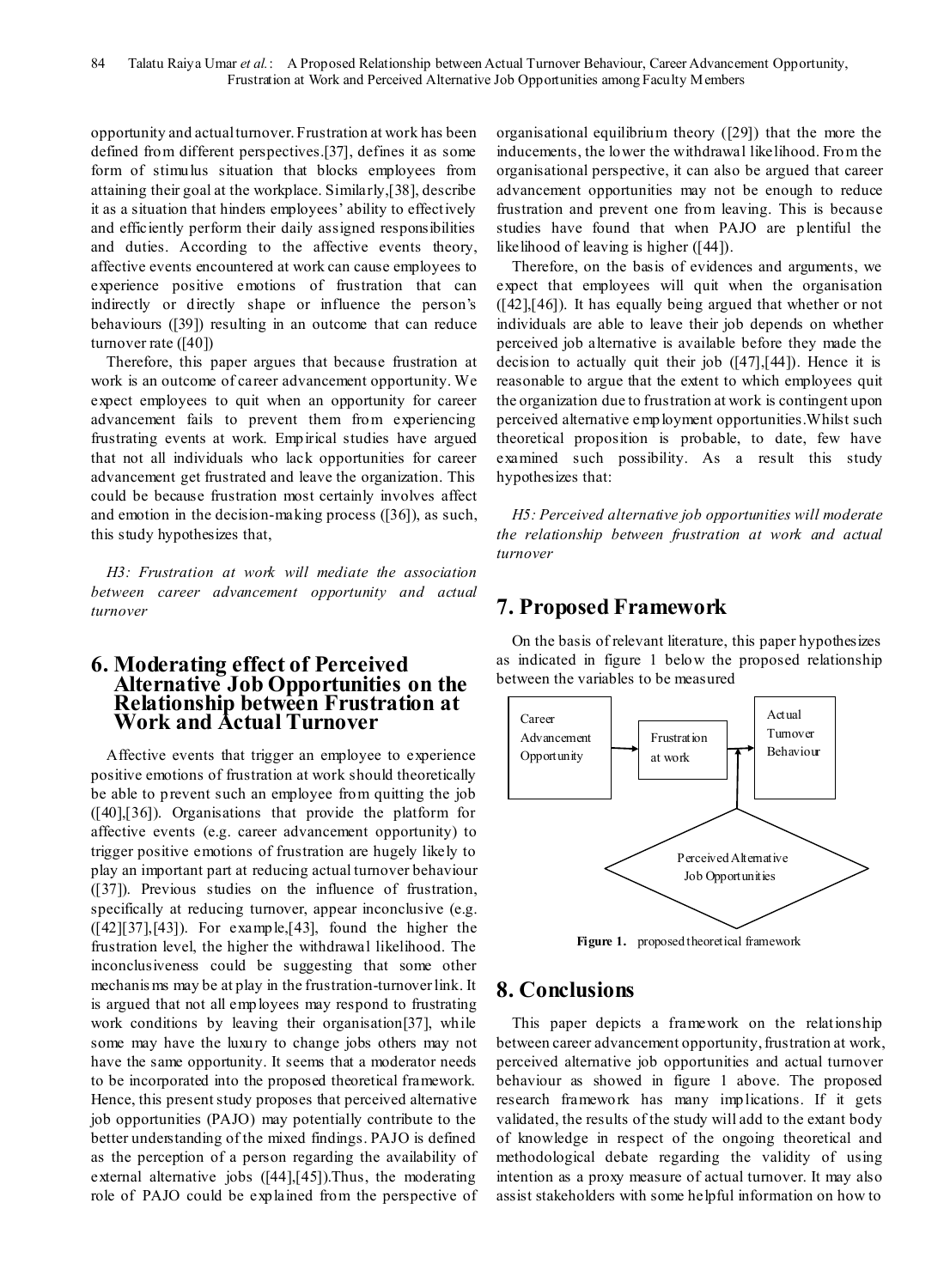develop effective retention strategies aimed at reducing actual turnover behaviour among academic members.

#### **ACKNOWLEDGEMENTS**

Productions wishes to acknowledge all the contributors for developing and maintaining this template.

#### **REFERENCES**

- [1] Hom, Peter W, Mitchell, Terence R, Lee, Thomas W and Griffeth, Rodger W, "Reviewing employee turnover: Focusing on proximal withdrawal states and an expanded criterion", Psychological Bulletin, vol.138, no 5, pp. 831, 2012
- [2] Steel, Robert P, & Lounsbury, John W, "Turnover process models: Review and synthesis of a conceptual literature" Human Resource Management Review, vol.19, no.4, pp. 271-282, 2009
- Mobley, William H, Employee Turnover: Causes. Consequences and Control, Addison-Wesley Longman, Incorporated, 1982
- [4] Davidson, Michael CG and Wang, Ying, "Sustainable labor practices? Hotel Human Resource Managers views on Turnover and skill shortages", Journal of Human Resources in Hospitality & Tourism, vol. 10, no.3, pp. 235-253, 2011
- [5] Moynihan, Donald P and Landuyt, Noel, "Explaining Turnover Intention in State Government Examining the Roles of Gender, Life Cycle, and Loyalty", Review of Public Personnel Administration, vol. 28, no.2, pp.120-143, 2008
- [6] Wright, Bradley E, and Kim, Soonhee, "Participation's Influence on Job Satisfaction the Importance of Job Characteristics", Review of Public Personnel Administration, vol. 24, no.1, pp. 18-40, 2004
- [7] Hillmer, Steve, Hillmer, Barbara and McRoberts, Gale, "The real costs of turnover: Lessons from a call center", Human Resource Planning, vol. 27, no.3, pp. 34-41, 2004
- [8] Peter, N and Ekeopara, Chike, "Brain Drain": Implication for Economic Growth in Nigeria", American Journal of Social Issues and Humanities, vol. 2, no.2, pp. 41-47, 2012
- [9] Fatunde, O, "Investigation of public universities uncovers problems" *The University World News*, Online Available: http://www.universityworldnews.com/article.php, (2013, 16 March).
- [10] Ojo, J.,"The rot in Nigerian universities", *The Punch Newspaper*, Online available: http:// www.punchng.com > (2012, 21 November).
- [11] Jibril, Munzali, and Abdulkarim Obaje, "Nigeria, In Higher Education in Africa: the International Dimension", ed. Damtew Teferra and Jane Knight, 339-366. Boston: Center for International Higher Education and Association of African Universities, 2008
- [12] Abiodun-Oyebanji, Olayemi, "Human Resource Situation in Nigerian Universities": A Case Study of Ekiti State

University, Ado-Ekiti, Journal of Educational and Developmental Psychology, vol. 2, no.2, pp. 152, 2012

- [13] Ekanem, Ekpenyong E, "Beginning Teacher educators' development and faculty workload Management of Universities in Cross River State of Nigeria", Review of Higher Education in Africa, vol. 4, 2012
- [14] Yesufu, Tijani M, The Nigerian economy: Growth without development, Benin City, Nigeria, University of Benin, 1996
- [15] Ongori, Henry, "Managing behind the scenes: A view point on employee Empowerment", African Journal of Business Management, vol. 3, no.1, pp.9-15, 2009
- [16] Allen, David G, Bryant, Phillip C and Vardaman, James M., "Retaining Talent: Replacing Misconceptions with Evidence-Based Strategies", The Academy of Management Perspectives, vol. 24, no.2, pp.48-64, 2010
- [17] Hancock, Julie I, Allen, David G, Bosco, Frank A, McDaniel, Karen R, & Pierce, Charles A, "Meta-Analytic Review of Employee Turnover as a Predictor of Firm Performance", Journal of management, vol.39, no.3, pp. 573-603, 2013. DOI: 10.1177/0149206311424943
- [18] Holtom, Brooks C, Mitchell, Terence R, Lee, Thomas W and Eberly, Marion B., "Turnover and Retention Research: A Glance at the Past, a Closer Review of the Present, and a Venture into the Future", The Academy of Management Annals, vol. 2, no.1, pp. 231-274, 2008
- [19] Mobley, William H, Griffeth, Rodger W, Hand, Herbert H and Meglino, Bruce M., "Review and conceptual analysis of the employee turnover process" Psychological Bulletin, vol. 86, no.3, pp. 493, 1979
- [20] Griffeth, Rodger W, Hom, Peter W, & Gaertner, Stefan, "A meta-analysis of antecedents and correlates of employee turnover: Update, moderator tests, and research implications for the next millennium" Journal of management vol. 26, no.3, pp.463-488, 2000
- [21] Hom, Peter W, Tsui, Anne S, Wu, Joshua B, Lee, Thomas W, Zhang, Ann Yan, Fu, Ping Ping and Li, Lan, "Explaining employment relationships with social exchange and job embeddedness", Journal of Applied Psychology; Journal of Applied Psychology, vol. 94, no.2, pp. 277, 2009
- [22] Chen, Gilad, Ployhart, Robert E, Thomas, Helena Cooper, Anderson, Neil and Bliese, Paul D., "The power of momentum: A new model of dynamic relationship between job satisfaction change and turnover intentions" Academy of Management Journal, vol. 54, no.1, pp. 159-181, 2011
- [23] Fishbein, Martin and Ajzen, Icek, "Attitudes towards objects as predictors of single and multiple behavioral criteria" Psychological Review; Psychological Review, vol.81, no.1, pp. 59, 1974
- [24] Hom, P. W and Griffeth, R. W., Employee turnover. Cincinnati, OH: South-Western College Publishing, 1995
- [25] Michaels, Charles E, & Spector, Paul E., "Causes of employee turnover: A test of the Mobley, Griffeth, Hand, and Meglino model", Journal of applied psychology, vol.67, no.1, pp. 53, 1982
- [26] Van Schalkwyk, Sonet, Du Toit, Danie H, Bothma, Adriaan S and Rothmann, Sebastian, "job insecurity, leadership empowerment behaviour, employee engagement and